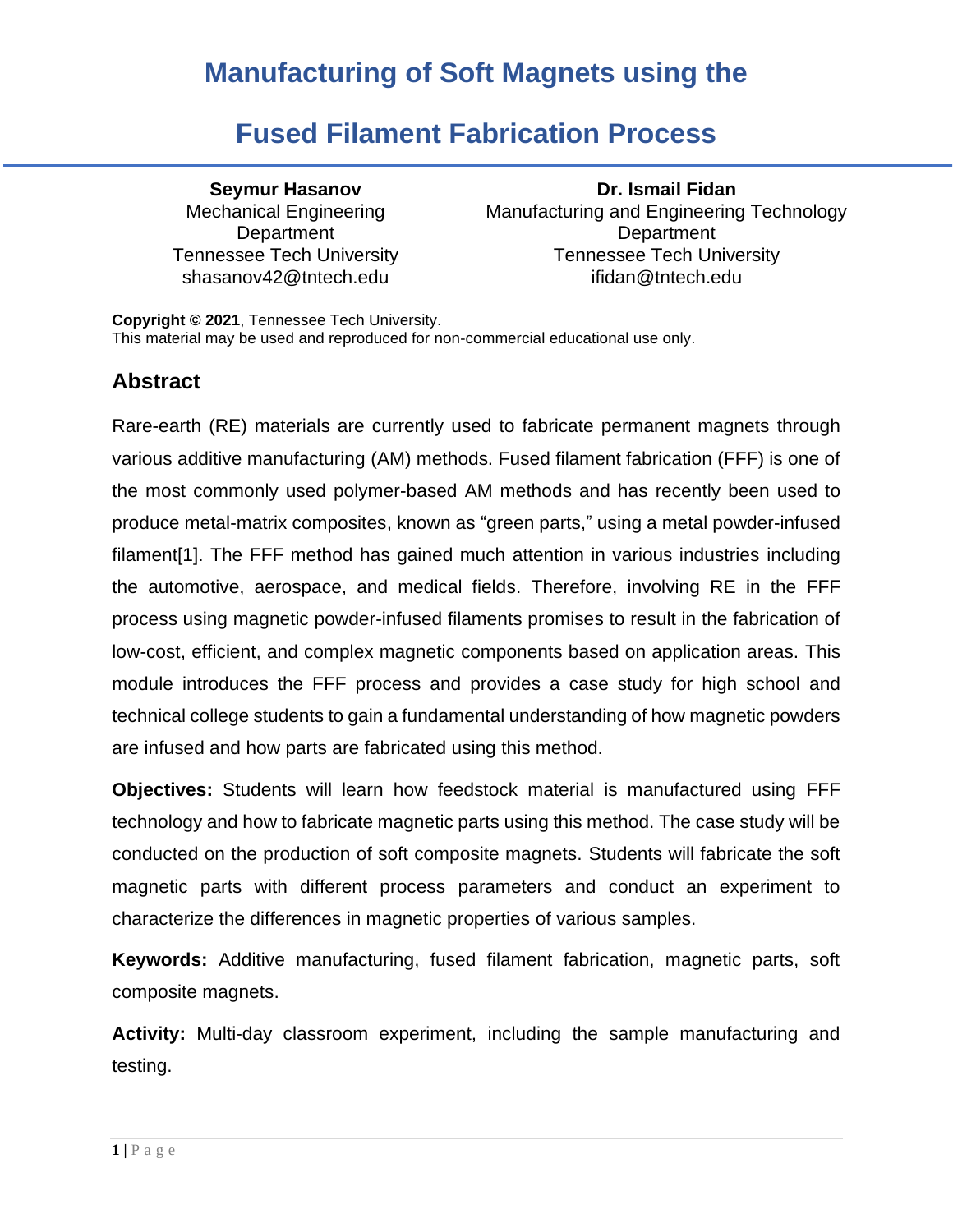# **Fused Filament Fabrication Process**

**Time Required:** One or more 45-min. class periods (or lab periods), depending on level of the class.

**Grade Level:** Secondary or post-secondary.

### **Equipment and Supplies Needed**

- $\checkmark$  Fused filament fabrication 3D printer
- ✓ Chosen iron PLA composite filament from Proto Pasta Company (see reference list)
- ✓ Simple CAD software or STL file provided
- $\checkmark$  3D printing/slicer software appropriate to the printer
- ✓ Commercially available NdFeB magnet or equivalent
	- o Any size could be used
- ✓ Ruler to measure distance
	- o Ruler app could be installed and used in smart phones

### **Instructor Background and Notes (slide 3)**

Hi-tech, miniaturized green products have become essential to everyday life, and as consumer preferences continue to shift in this direction, the supply of RE elements becomes a significant concern. The FFF method is known as an efficient, low-cost manufacturing process and could be used to produce permanent magnets while limiting waste and without the necessary tooling of conventional processes.

In this module, the FFF process is used to demonstrate magnet fabrication using an ironreinforced polymer matrix filament to demonstrate the process without actually using REs. The preparation of filament material is also demonstrated in the following section. CAD software is used to design the simple shapes in the class. Free online software (including Tinker CAD and AutoCAD) should be available for simple designs and designing these models will only require a 2D sketch and one extrusion.

The goal of this module is to show students how the magnetic filament material is fabricated using the extrusion process and how this filament material could be used to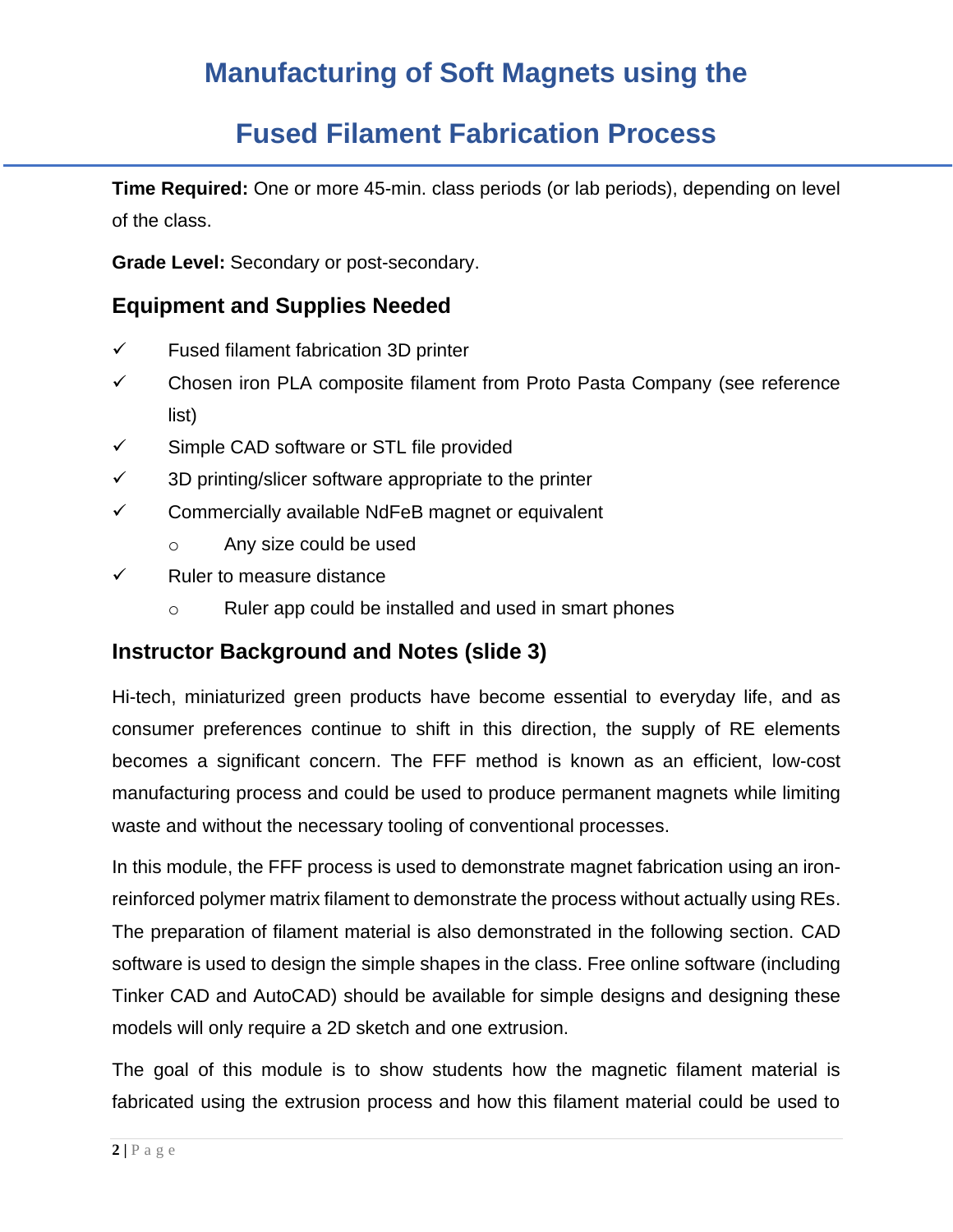### **Fused Filament Fabrication Process**

fabricate soft magnetic parts using the FFF process. Here, we are essentially testing the difference between magnetic properties of 3D printed magnets and how different process parameters, such as infill density, affect the magnetic properties. While other process parameters could be changed, such as different layer heights, layer widths, printing temperature, and printing speed, this module only focuses on the difference in magnetic properties with respect to the infill percentages.

### **General concept of feedstock filament preparation (slide 4-5)**

This aim of this section is to provide an overview of the filament extrusion process, which will help students to understand the filament making process. This is for illustration only, as the module experiment uses purchases filament material.

To make the metal matrix composite infused with iron particles, an extrusion of the filament process was introduced, and the single-nozzle 3D printer (ZMorph VX) was utilized to fabricate the net-shaped magnetic material. The workflow from raw material to finished product (filament feedstock) is schematically shown in Figure 1 [2]. The setup includes a low-temperature furnace; filament extruder with 1.75 mm diameter hardened



**Fig. 1.** Preparation of feedstock material using filament extrusion process.

steel nozzle head; air path; filament spooler; and finally, the extruded filament. The low-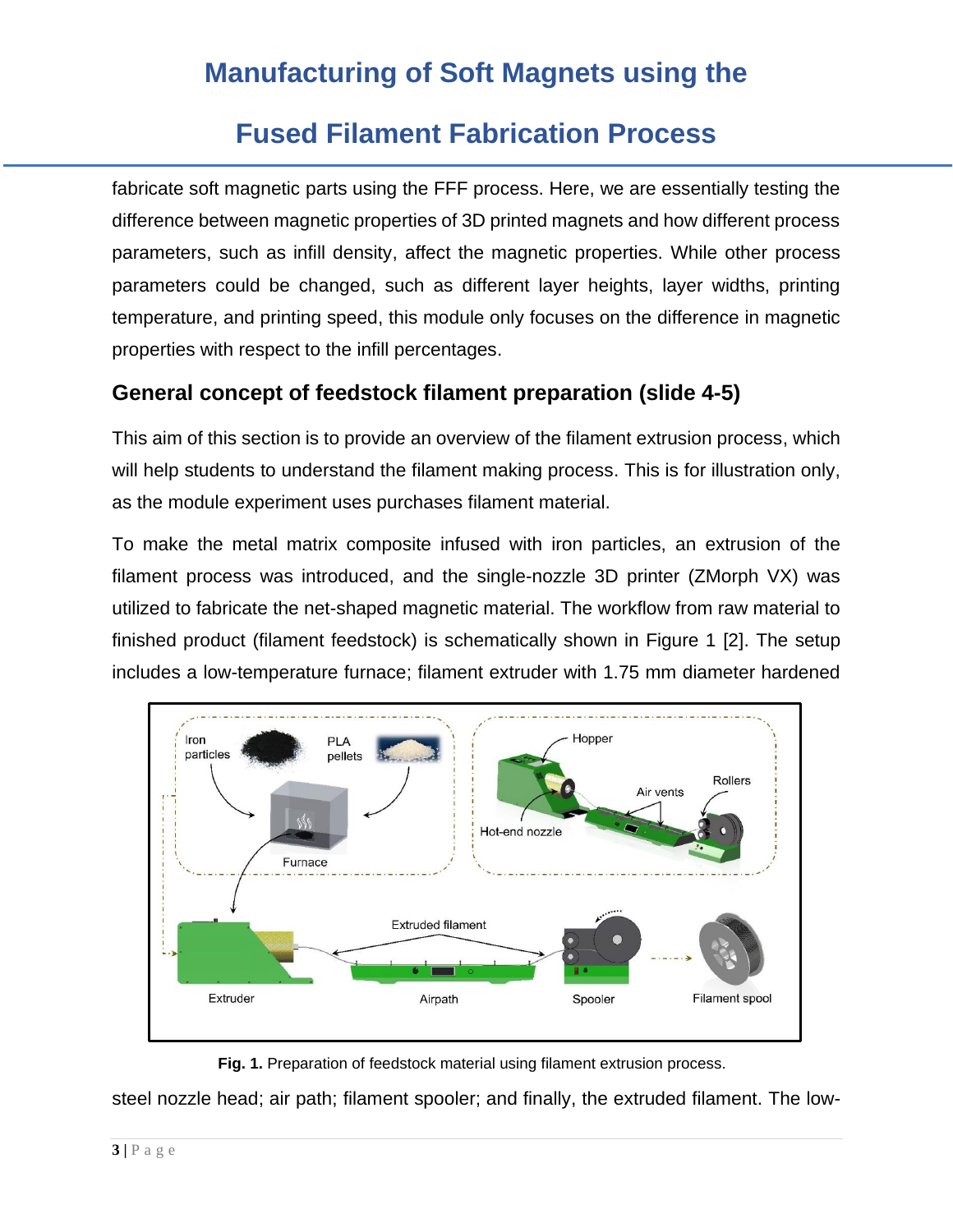### **Fused Filament Fabrication Process**

temperature furnace was utilized to dry the polylactic acid (PLA) pellets and iron powders before using them for filament manufacturing. This reduces the formation of bubbles during extrusion due to the absorbed moisture inside the powder and PLA pellets. Here, a uniform diameter of the extruded filament is achieved by adjusting the extruder parameters such as extrusion temperature, speed, and the air path fan speed. Dried raw materials are stirred together to obtain a uniform distribution of iron particles and PLA pellets. The materials are then poured into the hopper, which melts the polymer with the iron particles, and mixes them properly to obtain a homogeneous distribution of particles at the hot end of the nozzle. After that, the air path is used to cool the filament before spooling it.

This process is provided to the students to demonstrate how the filaments are made and how one can alter the material properties of polymers by adding the different reinforcements/particles. This allows RE magnets to be fabricated using NdFeB powders for actual permanent magnet production.

In this module, the goal is to provide a general knowledge base for students to understand the phenomena behind the filament preparation process. The process will follow the magnetic part fabrication using commercially available 1.75mm iron PLA filaments, from Proto Pasta company. These filaments can also be purchased and printed in any desktop 3D printers and are composed of 40 wt.% iron powders. The iron particulate is roughly isotropic with a diameter of  $\approx$  40 micrometers [3].

### **Fused Filament Fabrication of Magnetic Specimens (slide 6-9)**

For this module, a ZMorph VX high precision multi-material FFF machine was utilized. However, any other commercially available 3D printer with 1.75mm extrusion system could be used. Since the iron PLA filament is slightly brittle, it needs special attention before it is put into the printer. Generally, the direct filament feed FFF machine is desirable because it works better with brittle filaments. Figure 2 shows the general FFF process using a metal powder-infused filament. The process is known as the "layer-by-layer" fabrication method in which the build platform moves down after depositing each cross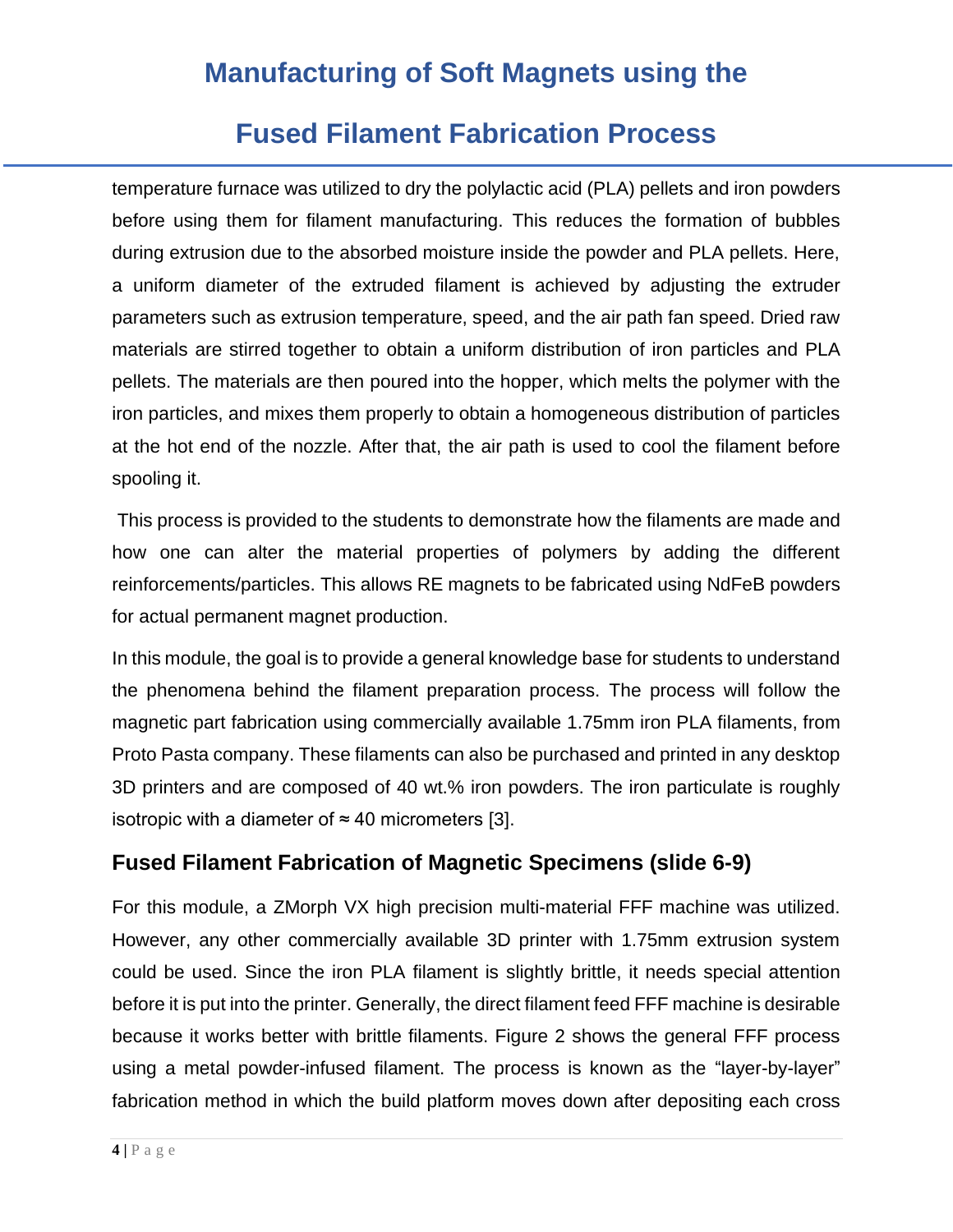### **Fused Filament Fabrication Process**

section of a part based on the 3D computer aided design (CAD) model. Extrusion temperature was set between 195°C and 215°C, and adhesive was used on a glass-type print bed to ensure proper adhesion of the first layer. Printing speed was set to 25 mm/s, and the speed for the first layer was adjusted to 40% of the main printing speed. First



**Fig. 2.** Production of magnetic part using the FFF process. (a) Isometric view of the process, (b) Front sectional view of print head showing the filament deposition process at the end of the hot-end nozzle, (c) Deposited beads.

layer thickness of 0.25 mm was used to achieve a better adherence to the build platform. The heating bed was adjusted to 60°C, which is the normal printing bed temperature for PLA material. It can be seen from Figure 2 (c) that parts fabricated with the FFF process create voids between beads and layers, which might affect the magnetic properties of the final components.

These voids could be reduced by changing the process parameters such as printing temperature, printing speed, layer height, and layer width. As the filament is melted, it is extruded by the printer to build a shape layer-by-layer. This permits the production of far more complex magnets than injection molding, for example, can produce.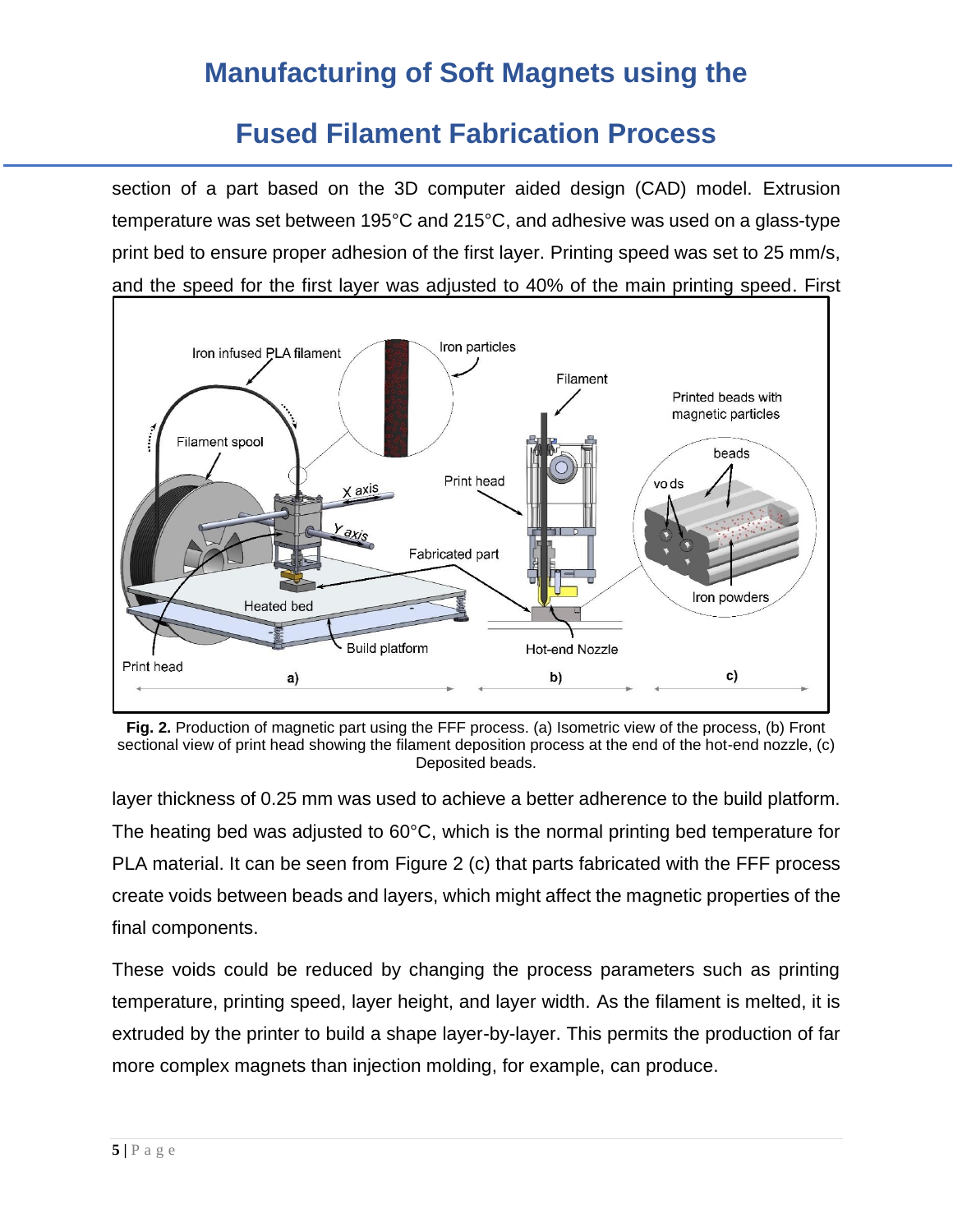### **Fused Filament Fabrication Process**

During the fabrication process, iron particles are in a non-magnetized state, but placing the printed magnet into a strong magnetic field converts it into a permanent magnet. This opens up new possibilities, such as using different materials within a single magnet to create areas of strong and weak magnetism. This could be useful in certain types of sensors [4].

Figure 3 shows the microstructural image of a 3D-printed part and the uniform distribution of iron granules. It can be seen that there are voids in some areas in the matrix material. These voids are the particles pulled out during the diamond saw-cutting process (during sample preparation). Overall, it is observed that iron particles are not agglomerated but are uniformly distributed over an area, which may help reduce the anisotropy in magnetic properties of FFF-made magnets.



**Fig. 3.** Micrograph of the composite magnetic part shows the uniform distribution of iron (Fe) particles.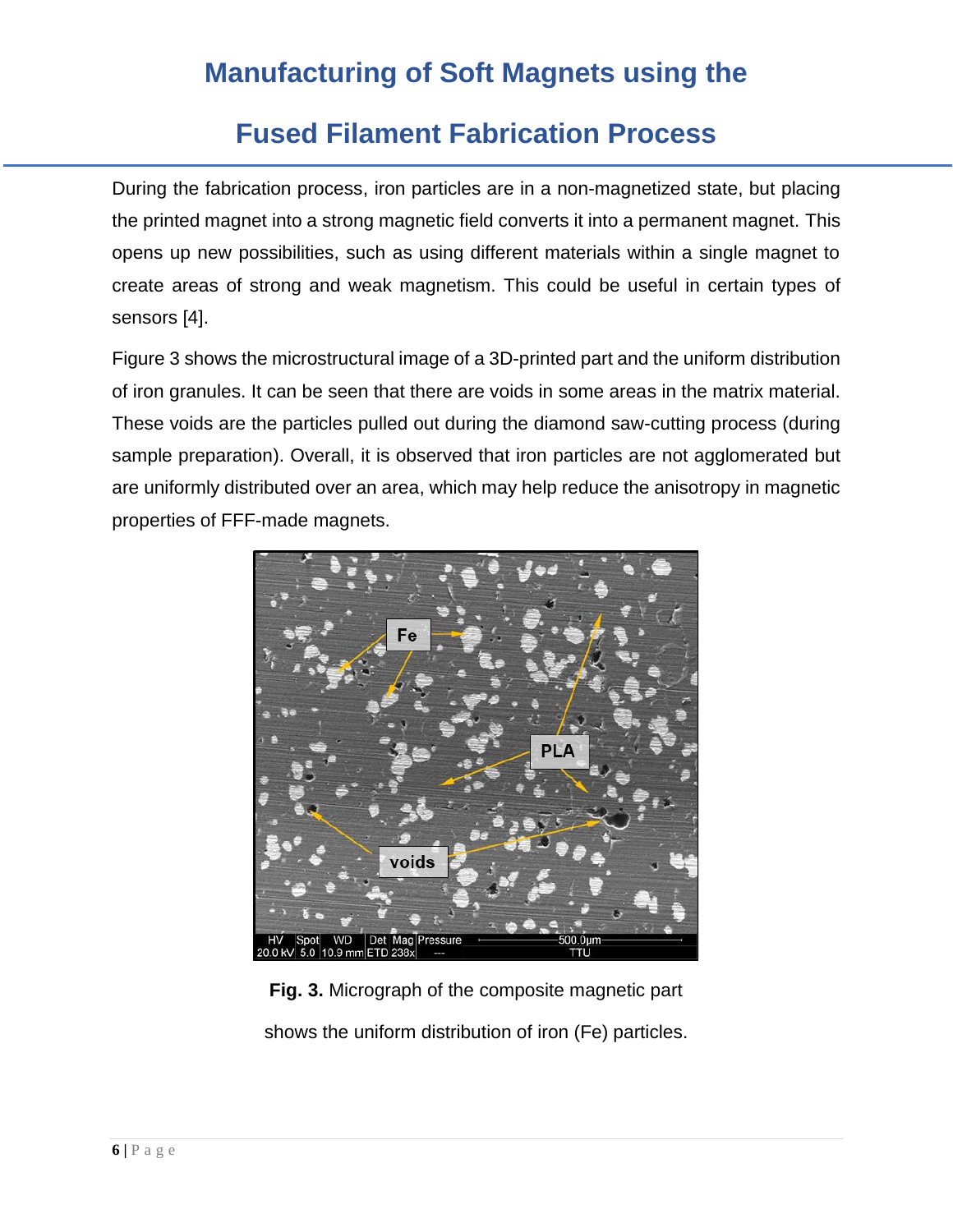# **Fused Filament Fabrication Process**

First, the test print is performed, and a NdFeB magnet is used to determine how it attracts the printed component. The preliminary test cube  $(25 \times 25 \times 25 \text{ mm})$  in Figure 4 shows the composite soft magnet attached to the permanent hard magnet.

After this, a simple experiment can be done to observe the attraction of the FFF printed product to a magnet. Here we use a cubic printed magnet sized at 10 x 10 x 10 mm for an experiment (this size could be changed depends on the time available for the class). A caliper or a simple ruler is used to measure the distance at which the printed part and NdFeB (25 x 25 x 25 mm is used in this experiment) magnet attract each other enough to overcome friction. The samples are printed with the following parameters:



- 25%, 50%, 100% infill density

**Fig. 4.** Magnetic part made by FFF and attracted by the NdFeB magnet.

### **Classroom Experiment with NdFeB Magnet (slide 10-16)**

#### *Procedure:*

Sample preparation (slide 11-12):

1) Print test samples in different infill percentages such as 25%, 50%, and 100%. To ensure that each sample is made as intended, it is best to print one at a time. Samples are small enough to print all in one class period.

The fixed process parameters are given in table 1.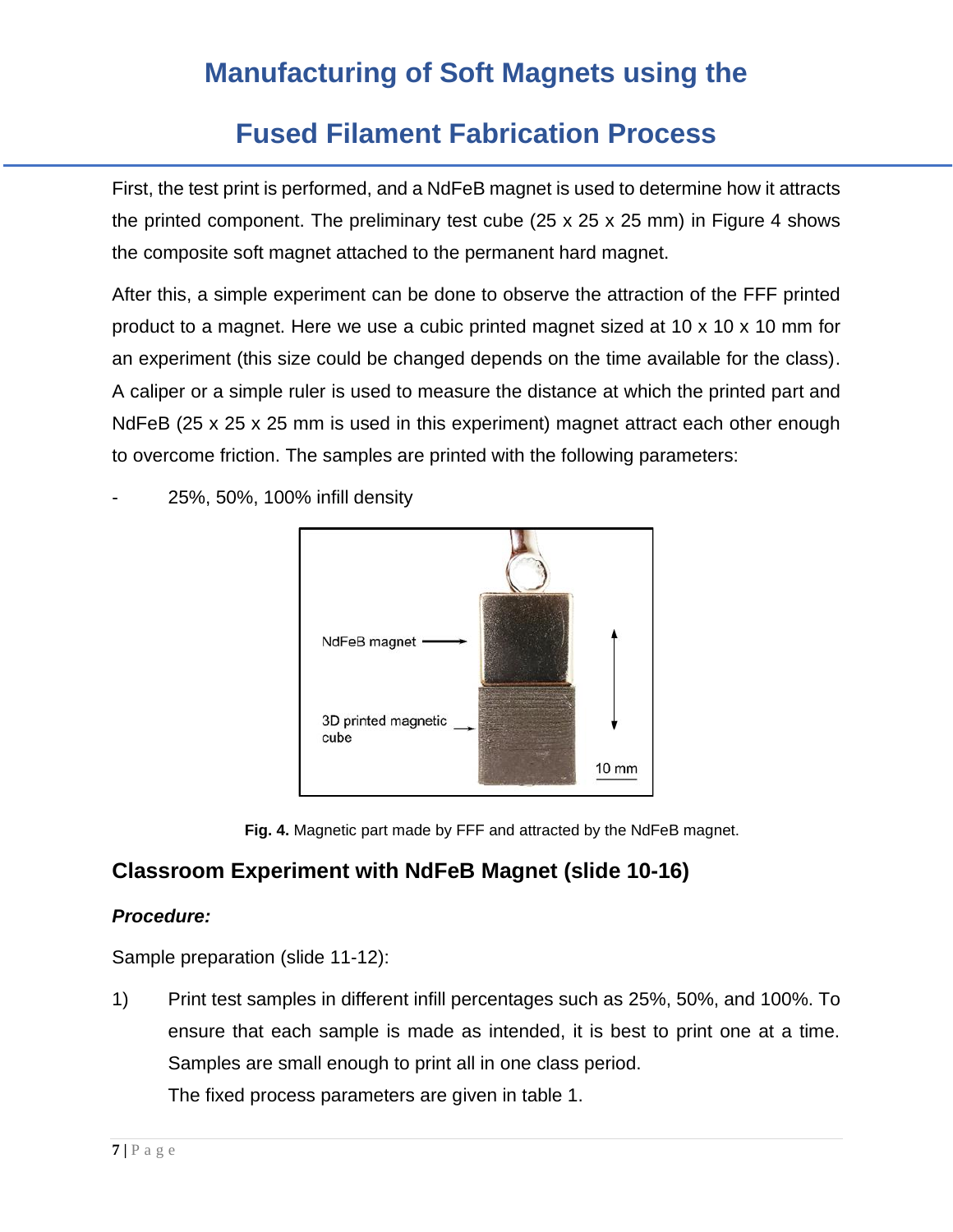### **Fused Filament Fabrication Process**

| <b>Process parameters</b>   | <b>Values</b>      |  |  |
|-----------------------------|--------------------|--|--|
|                             |                    |  |  |
| <b>Printing speed</b>       | $10 - 15$ mm/s     |  |  |
| Shell/wall count            | 2                  |  |  |
| Infill orientation          | Line (0/90)        |  |  |
| <b>Printing temperature</b> | 195-200°C          |  |  |
| Layer height                | $0.3 \, \text{mm}$ |  |  |
| Layer width                 | 0.6 mm             |  |  |

**Table 1** Fixed process parameters

The density of each part is defined as a process parameter using slicing software. Slicing software could be different based on the 3D printer used in the fabrication of magnetic parts. Therefore, define different infill density for each part by fixing other process parameters the same as shown table 1. As the infill density decreases, the gap between beads increases. Digitally sliced files will look like the following for different infill density.



**Fig.5** Cube samples with different infill densities

- 2) Use the samples as printed and label them as 1, 2, and 3.
- 3) Weigh and record the mass of each sample using the scale. The figure is shown below as a reference.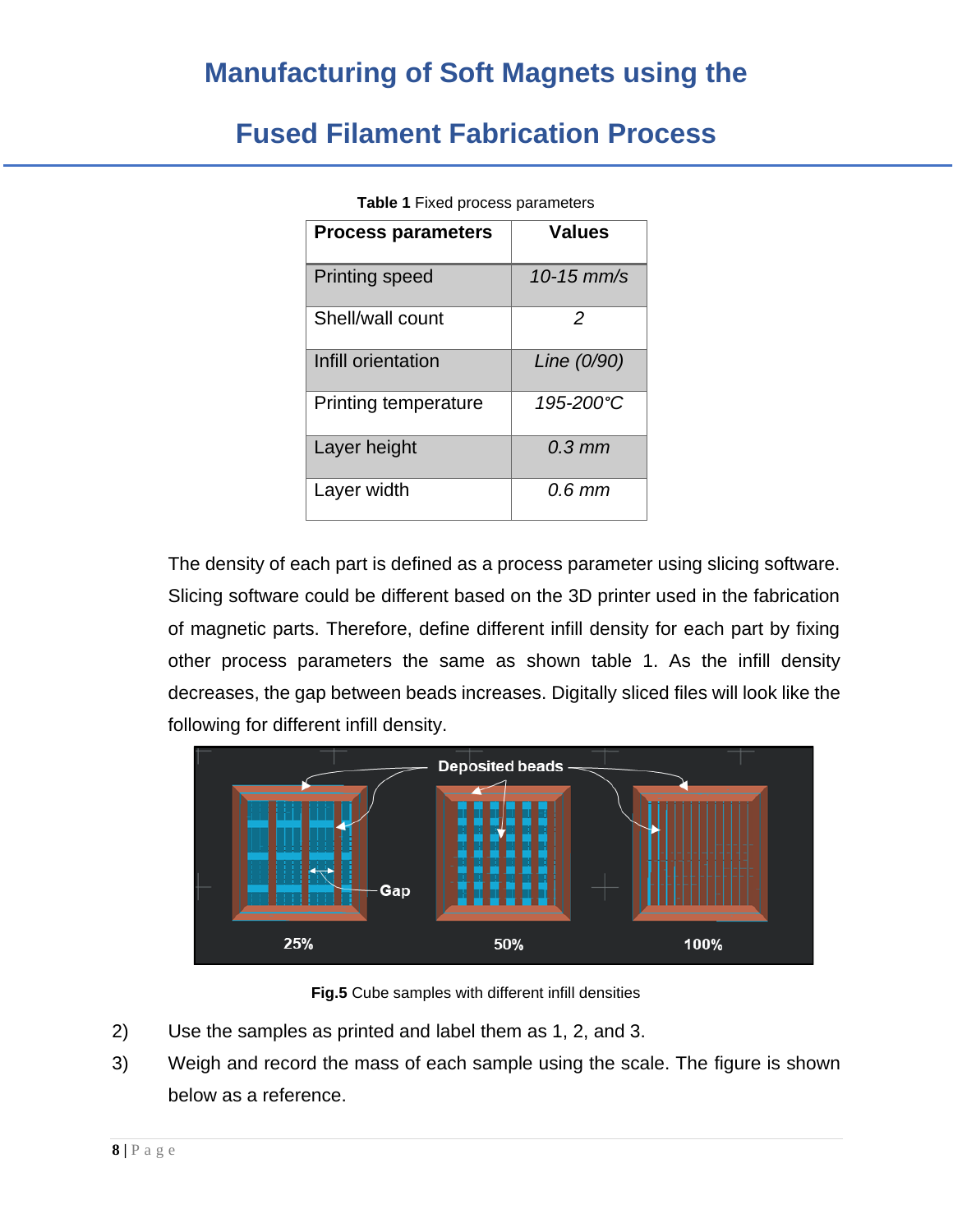### **Fused Filament Fabrication Process**



**Fig.6** Weighing device measuring the sample with 100% infill

4) Create a sample matrix with columns for sample number, infill density, as-printed dimensions, mass of the sample, and the distance at which attraction to the magnet started to move the sample.

Sample testing (slide 13-15):

1) Use the ruler and a permanent magnet to identify the differences between samples based on the process parameters that they have fabricated. The figure below shows the way to position the ruler, permanent magnet, and the printed part. Make sure that the surface beneath the printed part is identical for all tests.



**Fig.7** Representation of experimental setup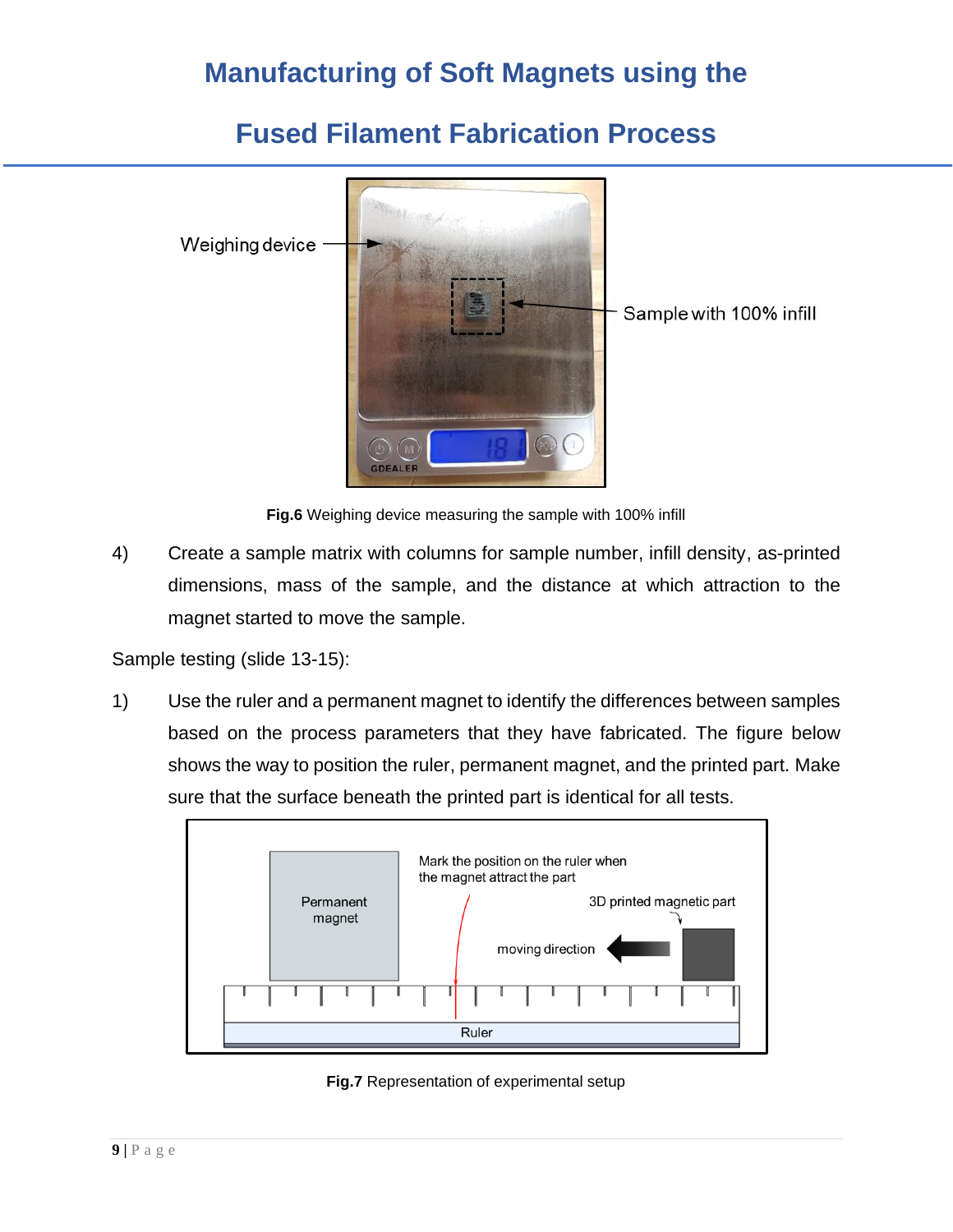### **Fused Filament Fabrication Process**

2) The ruler and the permanent magnet should be fixed in position, using adhesives or tape. After the ruler and the permanent magnet are positioned, the part should slowly be moved towards the magnet. Mark the position at which the magnet attracts the printed part. The image below shows the setup for this experiment.



**Fig.8** Sample experimental setup with magnet, printed part, and the ruler

- 3) Perform the same operation for all printed samples. They should have different characteristics based on their printing process parameters.
- 4) Record the results in a table format to compare the samples. The table for this experiment is given below. The test can be repeated to give a mean and standard deviation.

**Table 2** Results with different weight and infill settings obtained experimentally

| <b>Sample</b><br>number | <b>Sample</b><br>weight | <b>Infill</b><br>density | <b>Measured</b><br>distance |
|-------------------------|-------------------------|--------------------------|-----------------------------|
|                         | 1.10g                   | 25 %                     | 38 mm                       |
|                         | 1.38 g                  | 50 %                     | 40 mm                       |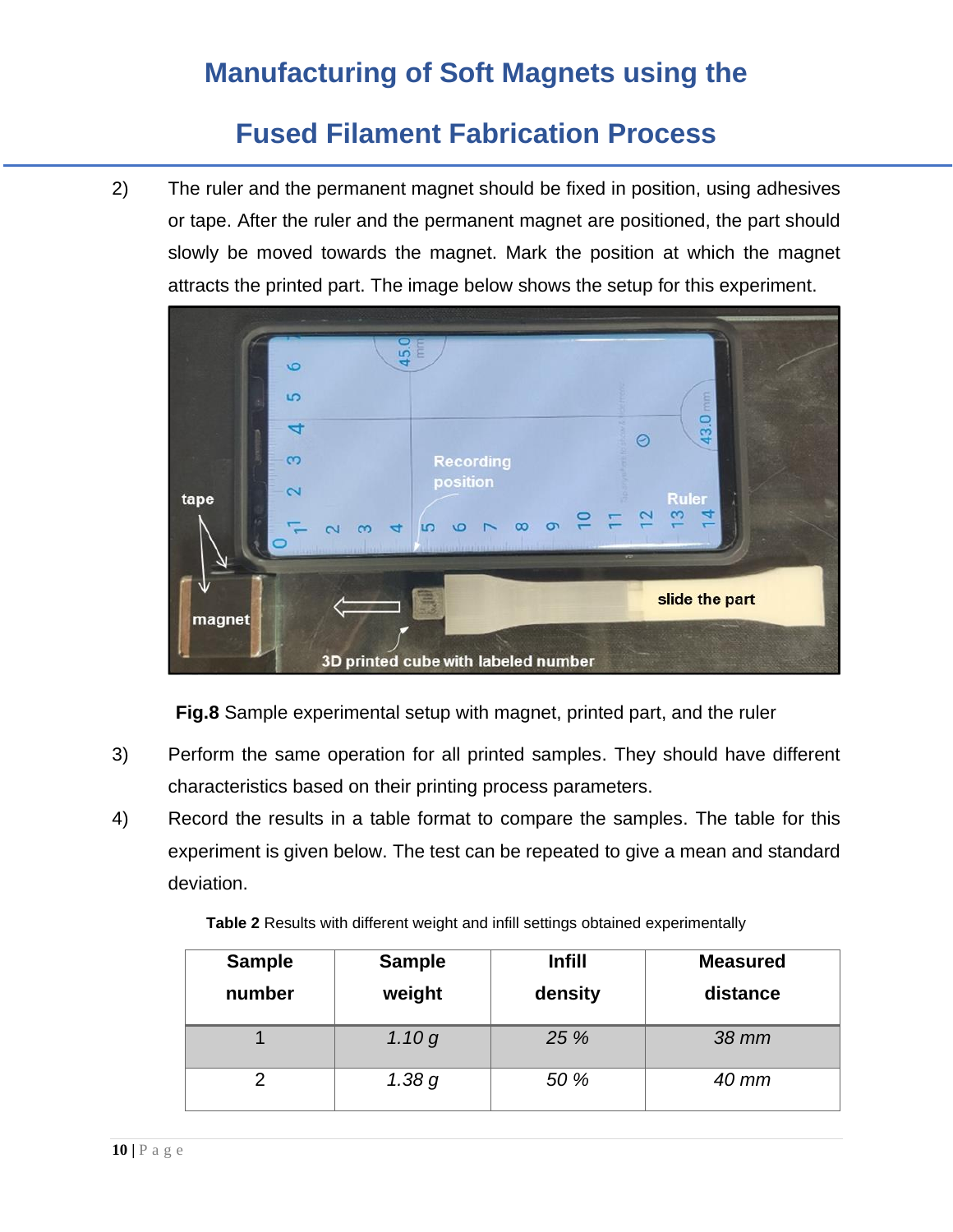## **Fused Filament Fabrication Process**

|  | 100 % | mm |
|--|-------|----|
|  |       |    |

### **Discussion**

Collect the results as a class and create a table or simple plot based on the data obtained from the measurements. Find the mean and standard deviation for each sample and add these to the table or plot.

Analyze the information in the data. Which magnetic sample attracted the most? Was the difference significant?

How would you state the advantage of printing magnetic parts with less infill density? On a surface with a different coefficient of friction, how could the balance between low infill (minimizing mass) and high infill (maximizing attraction) change? Did anything about the experiment suggest there could be value in testing different infill patterns? How could different sample shapes make a difference on the magnetic properties of printed parts? Consider testing these as a class if time allows for additional experiments (see the Appendix A).

### **Student evaluation questions**

- 1. Explain the filament-making process using the mix of iron powders and polymer pellets. What are the advantages and disadvantages of this process?
- 2. Describe the fused filament fabrication process. What are the advantages and disadvantages of fabricating magnetic parts using this process?
- 3. What is an effect of infill percentage on magnetic properties of FFF-made parts? Does another process parameter (layer height, layer width, printing temperature) make a difference on the magnetic properties?

### **Resources and references**

SketchUp free design software <https://www.sketchup.com/plans-and-pricing/sketchup-free>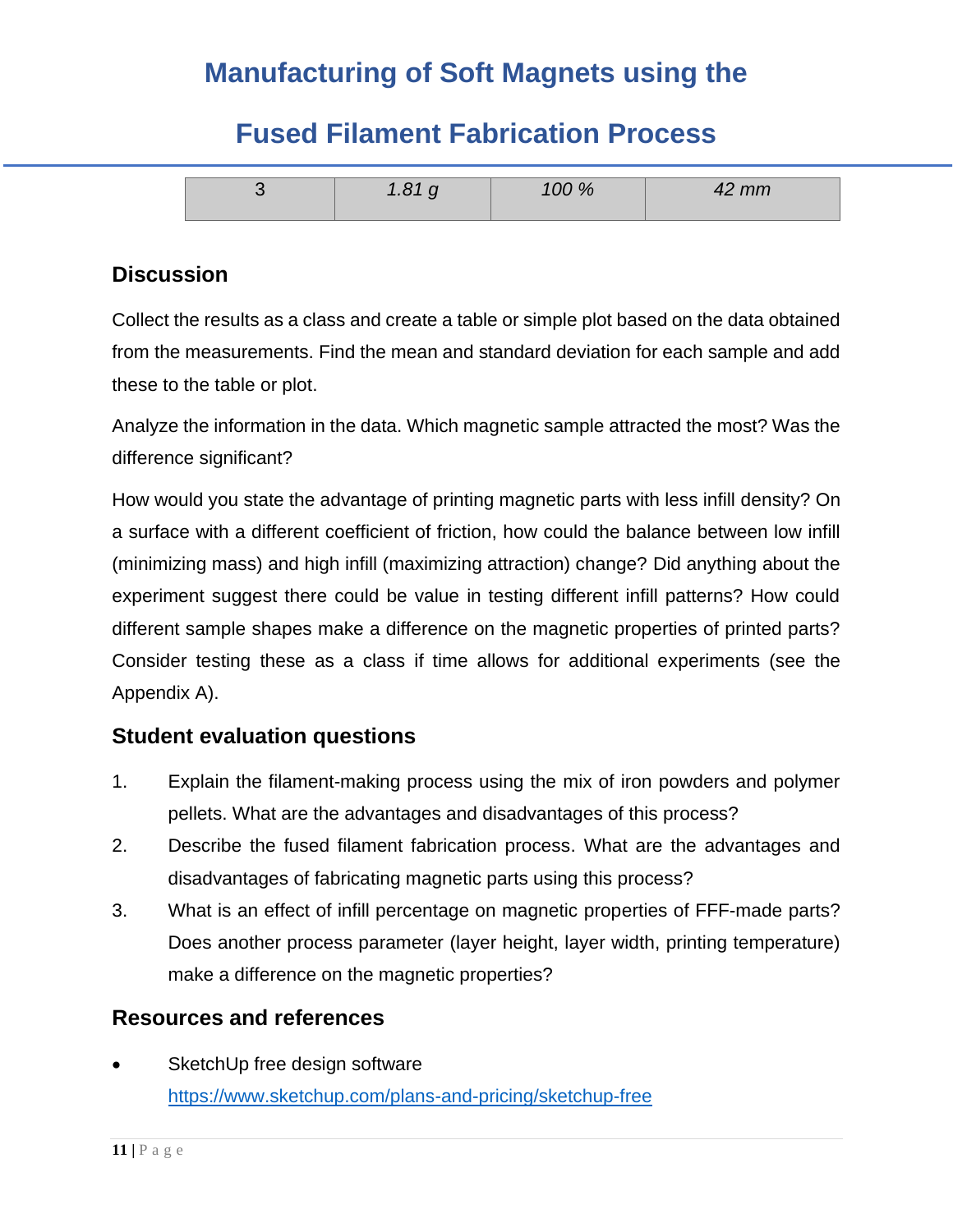# **Fused Filament Fabrication Process**

- Autodesk TinkerCAD free design software <https://www.tinkercad.com/>
- Ruler application can be downloaded to mobile devices from Playstore or equivalent from Apple store.
- The feedstock filament can be found in the following link: <https://www.proto-pasta.com/collections/metal-filled/products/magnetic-iron-pla>
- [1] Mohammadizadeh M, Lu H, Fidan I, Tantawi K, Gupta A, Hasanov S, et al. Mechanical and Thermal Analyses of Metal-PLA Components Fabricated by Metal Material Extrusion. Inventions 2020;5:44. https://doi.org/10.3390/inventions5030044.
- [2] Gupta A, Fidan I, Hasanov S, Nasirov A. Processing, mechanical characterization, and micrography of 3D-printed short carbon fiber reinforced polycarbonate polymer matrix composite material. Int J Adv Manuf Technol 2020:1–21. https://doi.org/10.1007/s00170-020-05195-z.
- [3] Patton M V., Ryan P, Calascione T, Fischer N, Morgenstern A, Stenger N, et al. Manipulating magnetic anisotropy in fused filament fabricated parts via macroscopic shape, mesoscopic infill orientation, and infill percentage. Addit Manuf 2019;27:482–8. https://doi.org/10.1016/j.addma.2019.03.026.
- [4] Popov V, Koptyug A, Radulov I, Maccari F, Muller G. Prospects of additive manufacturing of rare-earth and non-rare-earth permanent magnets. Procedia Manuf 2018;21:100–8. https://doi.org/10.1016/j.promfg.2018.02.199.

### **Acknowledgements**

The financial and technical support provided by the Tennessee Tech NSF Award 1601587 and by Dr. Thomas Stoebe, University of Washington, is greatly appreciated. This module is a product of the National Resource Center for Materials Technology Education (MatEdU), NSF DUE Grant 2000347.